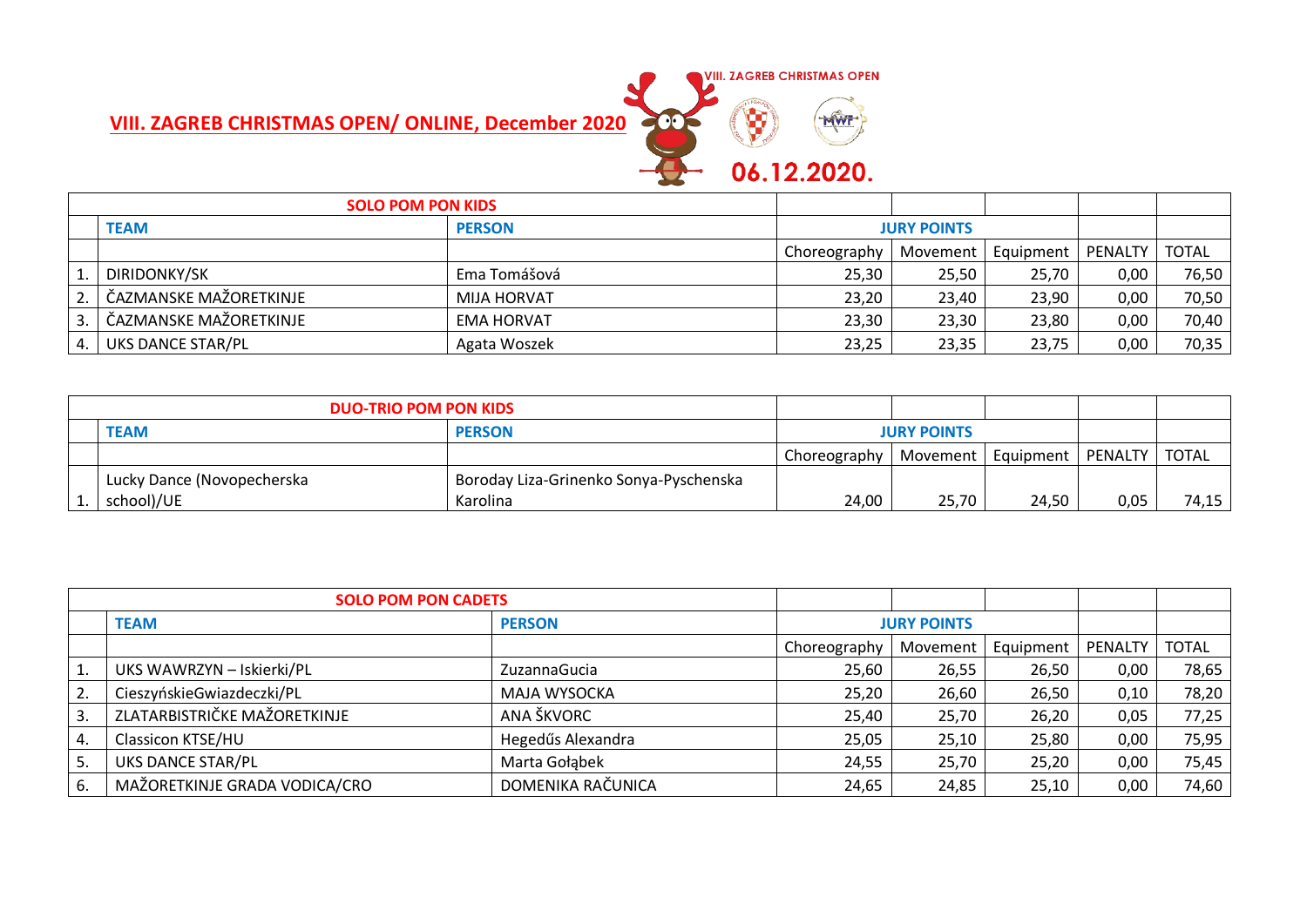|     | VELIKOGORIČKE MAŽORETKINJE/CRO | Nicole Davutović    | 24,70 | 24,50 | 24,90 | 0,00 | 74,10 |
|-----|--------------------------------|---------------------|-------|-------|-------|------|-------|
| 8.  | Classicon KTSE/HU              | HarajkaNoémi        | 24,20 | 24,30 | 24,95 | 0,00 | 73,45 |
|     | MAŽORETKINJE GRADA VODICA/CRO  | MARIJA KOVILIĆ      | 24,45 | 24,25 | 24,80 | 0,30 | 73,20 |
| 10. | URSHINE MAŽORETE/SLO           | Kaja Patafta        | 24,10 | 24,25 | 24,85 | 0,15 | 73,05 |
| 11  | CieszyńskieGwiazdeczki/PL      | OLA BRODA           | 24,20 | 25,75 | 25,35 | 5,10 | 70,20 |
| 12. | URSHINE MAŽORETE/SLO           | Melita Nuhanović    | 23,10 | 23,10 | 23,90 | 0,30 | 69,80 |
| 13. | URSHINE MAŽORETE/SLO           | Zara NahtigalLavrič | 24,10 | 24,40 | 24,85 | 5,10 | 68,25 |

|    | <b>DUO-TRIO POM PON CADETS</b>           |                                                              |              |                    |           |         |              |
|----|------------------------------------------|--------------------------------------------------------------|--------------|--------------------|-----------|---------|--------------|
|    | <b>TEAM</b>                              | <b>PERSON</b>                                                |              | <b>JURY POINTS</b> |           |         |              |
|    |                                          |                                                              | Choreography | Movement           | Equipment | PENALTY | <b>TOTAL</b> |
|    | CieszyńskieGwiazdeczki/PL                | MAJA WYSOCKA-OLA BRODA                                       | 25,40        | 26,10              | 26,70     | 0,10    | 78,10        |
|    | GAREŠNIČKE MAŽORETKINJE/CRO              | ANABELA MULAJ-ANA JURKIĆ-LANA<br>ČLEKOVIĆ                    | 25,40        | 25,30              | 25,65     | 0,00    | 76,35        |
| 3. | NOVLJANSKE MAŽORETKINJE/CRO              | Lucija Bilogrević-Marija Čevizović-Laura<br>Števinović       | 25,50        | 25,10              | 25,80     | 0,10    | 76,30        |
| 4. | Lucky Dance (Novopecherska<br>school)/UE | KovalivYaryna - Mitchenko Liza-<br>Kharadzha<br><b>Alisa</b> | 24,40        | 25,60              | 25,80     | 0,00    | 75,80        |
| 5. | <b>Classicon KTSE/HU</b>                 | Fodor Nóra-Lajkó Sára-Turu Zsófia                            | 25,05        | 24,80              | 25,30     | 0,00    | 75,15        |
| 6. | Lucky Dance (Novopecherska<br>school)/UE | Mozolyeva Sofia-Yefymenko Anna-<br>Koenig<br>Diana           | 24,10        | 26,05              | 25,55     | 0,80    | 74,90        |
|    | Classicon KTSE/HU                        | HarajkaNoémi - CselédesNorina                                | 24,40        | 24,10              | 25,10     | 0,10    | 73,50        |
| 8. | Lucky Dance (Novopecherska<br>school)/UE | GerasymovaMariya- Mykytas Anna                               | 24,25        | 24,55              | 24,65     | 0,00    | 73,45        |